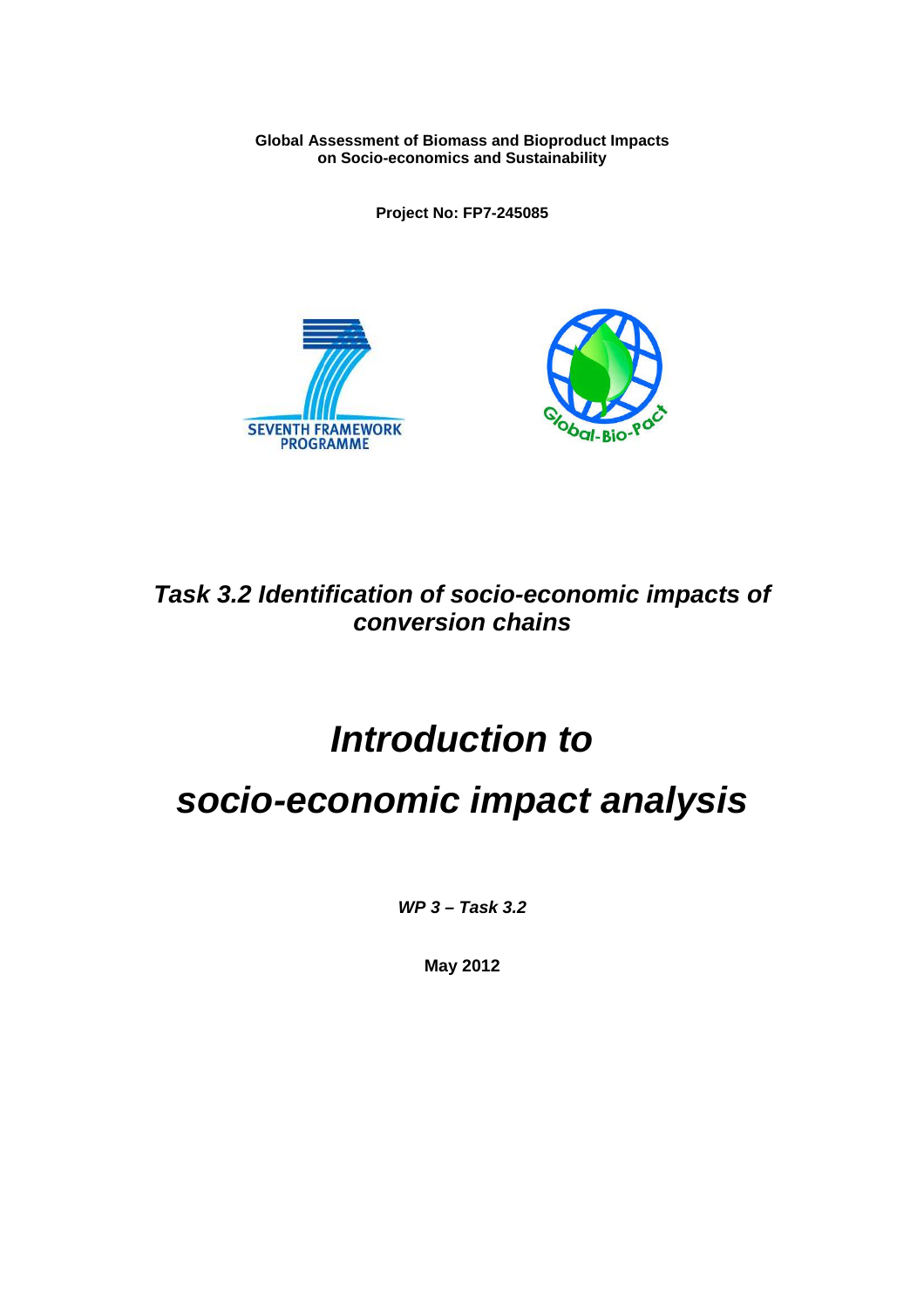Author: Martijn Vis, BTG Biomass Technology Group B.V., Netherlands

Contact: BTG Biomass Technology Group B.V. Email: [vis@btgworld.com,](mailto:vis@btgworld.com) tel +31 53 486 1193 Josink Esweg 34 PO Box 835 7500 AV Enschede, The Netherlands

The Global-Bio-Pact project (Global Assessment of Biomass and Bioproduct Impacts on Socio-economics and Sustainability) is supported by the European Commission in the 7th Framework Programme for Research and Technological Development (2007-2013). The sole responsibility for the content of this report lies with the authors. It does not represent the opinion of the Community. The European Commission is not responsible for any use that may be made of the information contained therein. The Global-Bio-Pact project duration is February 2010 to January 2013 (Contract Number: 245085).



Global-Bio-Pact website: www.globalbiopact.eu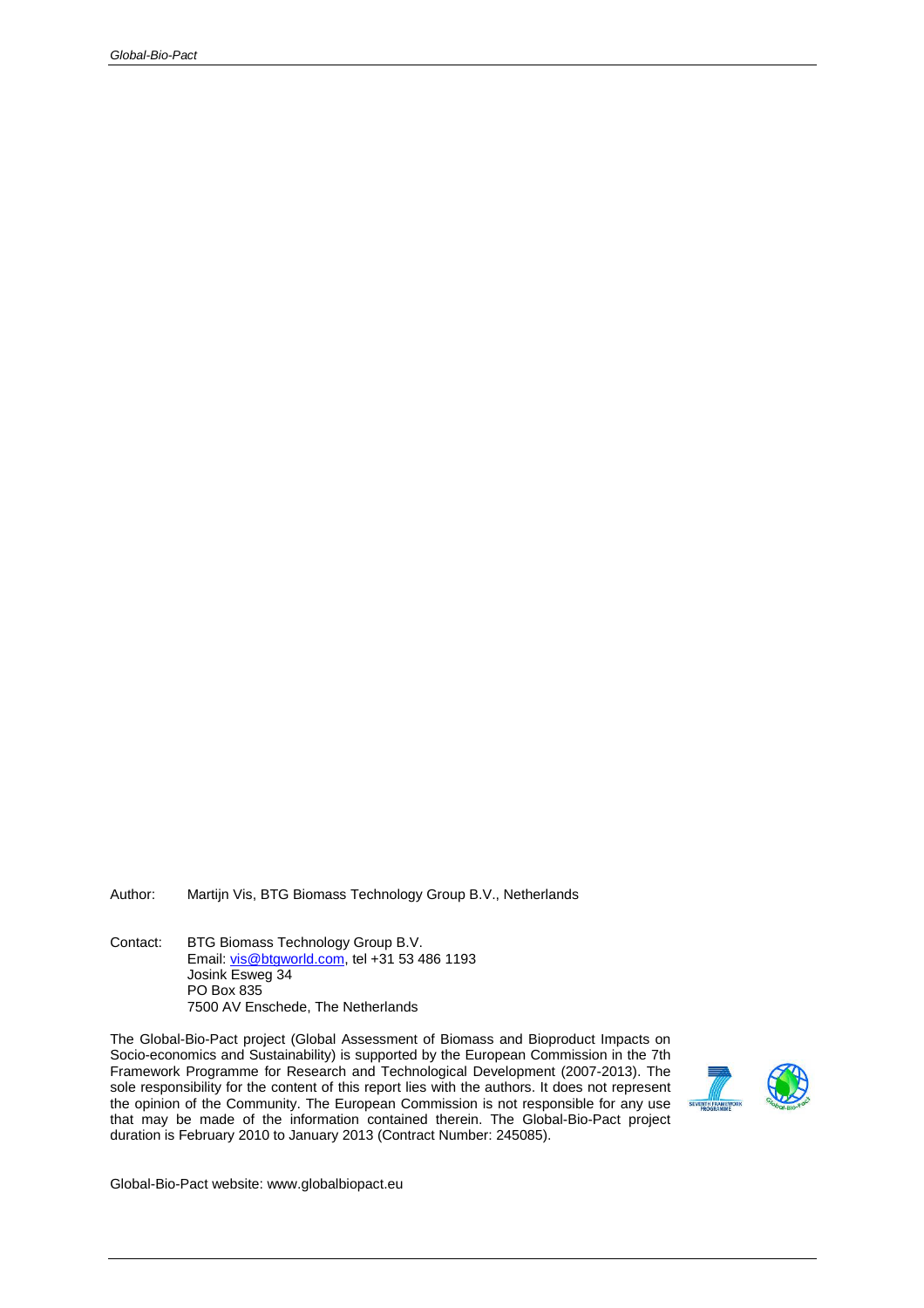# **TABLE OF CONTENTS**

| $\mathbf{1}$                                                                    | <b>INTRODUCTION TO IMPACT ASSESSMENTS</b>                        | 3  |  |  |  |  |  |  |  |  |
|---------------------------------------------------------------------------------|------------------------------------------------------------------|----|--|--|--|--|--|--|--|--|
| 1.1                                                                             | Introduction                                                     |    |  |  |  |  |  |  |  |  |
| 1.2                                                                             | Types of impact assessments                                      |    |  |  |  |  |  |  |  |  |
|                                                                                 | Socio-economic impact assessment<br>1.2.1                        |    |  |  |  |  |  |  |  |  |
| 1.2.2<br>Environmental impact assessment and strategic environmental assessment |                                                                  |    |  |  |  |  |  |  |  |  |
|                                                                                 | Social impact assessment<br>1.2.3                                |    |  |  |  |  |  |  |  |  |
|                                                                                 | Development impact assessment / sustainable development<br>1.2.4 |    |  |  |  |  |  |  |  |  |
|                                                                                 | Other impact assessments analyses<br>1.2.5                       | 7  |  |  |  |  |  |  |  |  |
| $\mathbf{2}$                                                                    | <b>SOCIO-ECONOMIC IMPACT ANALYSIS</b>                            | 8  |  |  |  |  |  |  |  |  |
| 2.1                                                                             | Introduction                                                     | 8  |  |  |  |  |  |  |  |  |
| Steps of the SEIA process<br>2.2                                                |                                                                  |    |  |  |  |  |  |  |  |  |
| Scoping and issues determination - appropriate level of SEIA<br>$2.3\degree$    |                                                                  |    |  |  |  |  |  |  |  |  |
| Determination of baseline<br>2.4                                                |                                                                  |    |  |  |  |  |  |  |  |  |
| Methods for predicting and determining economic impacts<br>2.5                  |                                                                  |    |  |  |  |  |  |  |  |  |
| Fiscal analysis<br>2.5.1                                                        |                                                                  |    |  |  |  |  |  |  |  |  |
|                                                                                 | Cost-benefit analysis<br>2.5.2                                   |    |  |  |  |  |  |  |  |  |
|                                                                                 | Input/output analysis<br>2.5.3                                   |    |  |  |  |  |  |  |  |  |
| 2.6                                                                             | Methods for predicting and determining social impacts            |    |  |  |  |  |  |  |  |  |
| 2.7                                                                             | Determining significance and mitigation                          | 15 |  |  |  |  |  |  |  |  |
| A.                                                                              | <b>LIST OF SOCIAL IMPACTS</b>                                    | 16 |  |  |  |  |  |  |  |  |
| <b>B.</b>                                                                       | <b>EXAMPLE DATA FORMAT FOR CBA (COST BENEFIT ANALYSIS)</b>       | 18 |  |  |  |  |  |  |  |  |
|                                                                                 | <b>REFERENCES</b>                                                | 20 |  |  |  |  |  |  |  |  |

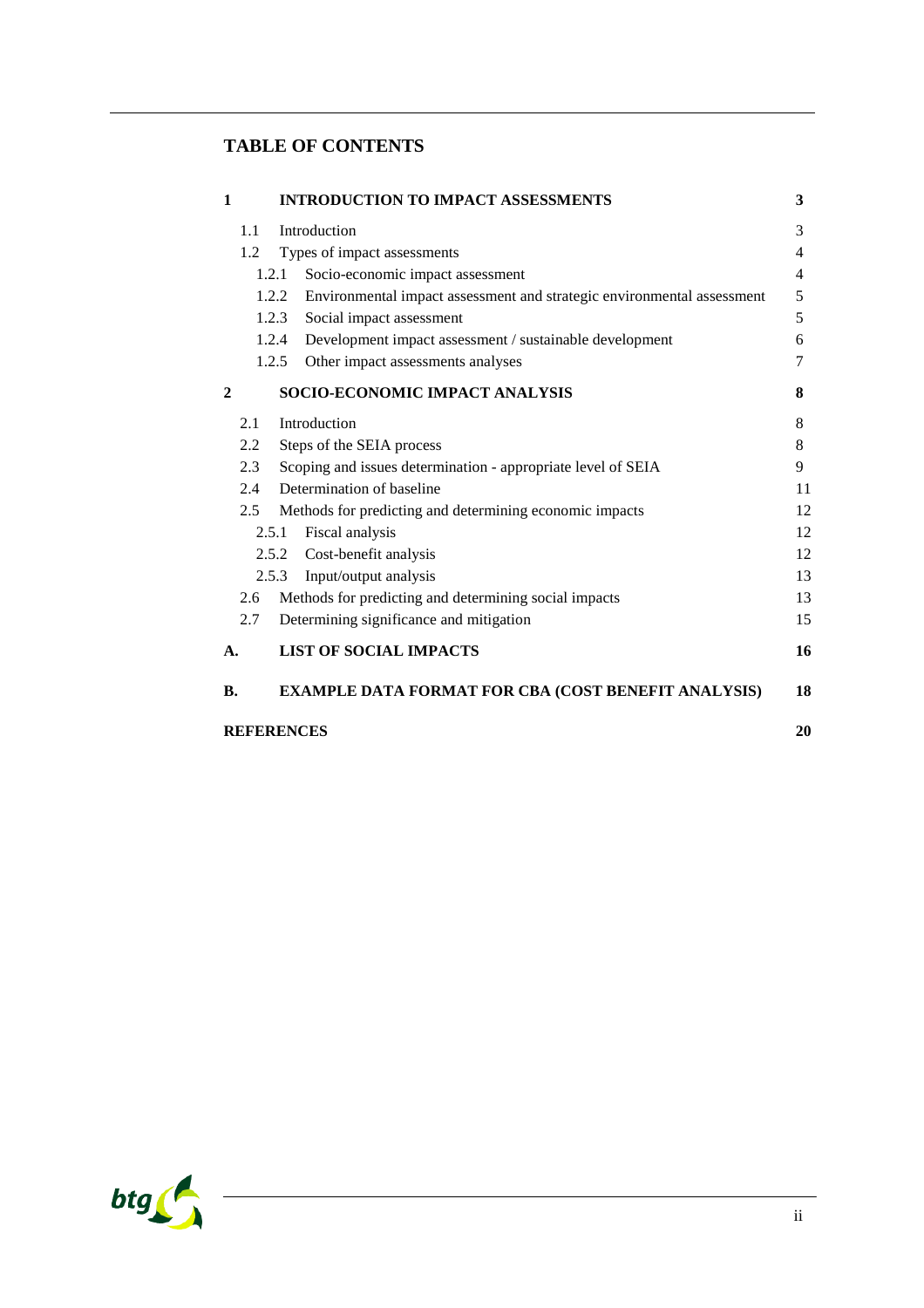# **1 INTRODUCTION TO IMPACT ASSESSMENTS**

# **1.1 Introduction**

<span id="page-3-1"></span><span id="page-3-0"></span>Each activity that takes place in a biomass conversion chain as well as each input and output has impacts. Raw materials, labour and capital are the classic ingredients needed for a factory to operate. Technology could be added as a fourth factor that is materialised in capital goods (equipment/hardware, information technology, etc.) and embedded in humans (technical and organisational skills, etc.). The activities in the conversion chain result in various outputs such as final products, jobs, salaries, profits, but also emissions, waste, transport movements, etc.See [Figure 1](#page-3-2).



<span id="page-3-2"></span>**Figure 1 main inputs and outputs of biomass conversion facility**

The biomass conversion chain (its inputs, outputs and activities) will have various impacts such as socio-economic, fiscal, environmental, and traffic impacts. The impacts can take place at various levels:

- Production unit level
- Community level
- Regional level
- National level
- International level.

Moreover, several types of impacts can be distinguished:

#### **Direct impacts**

Direct impacts are the direct consequences of a proposed project's location, construction or operation on the socio-economic environment. The direct socio-economic impacts of a large-scale development are often manifested as changes in socio-economic structures (e.g. increased employment opportunities, increased income levels, new or expanded social services, etc.).

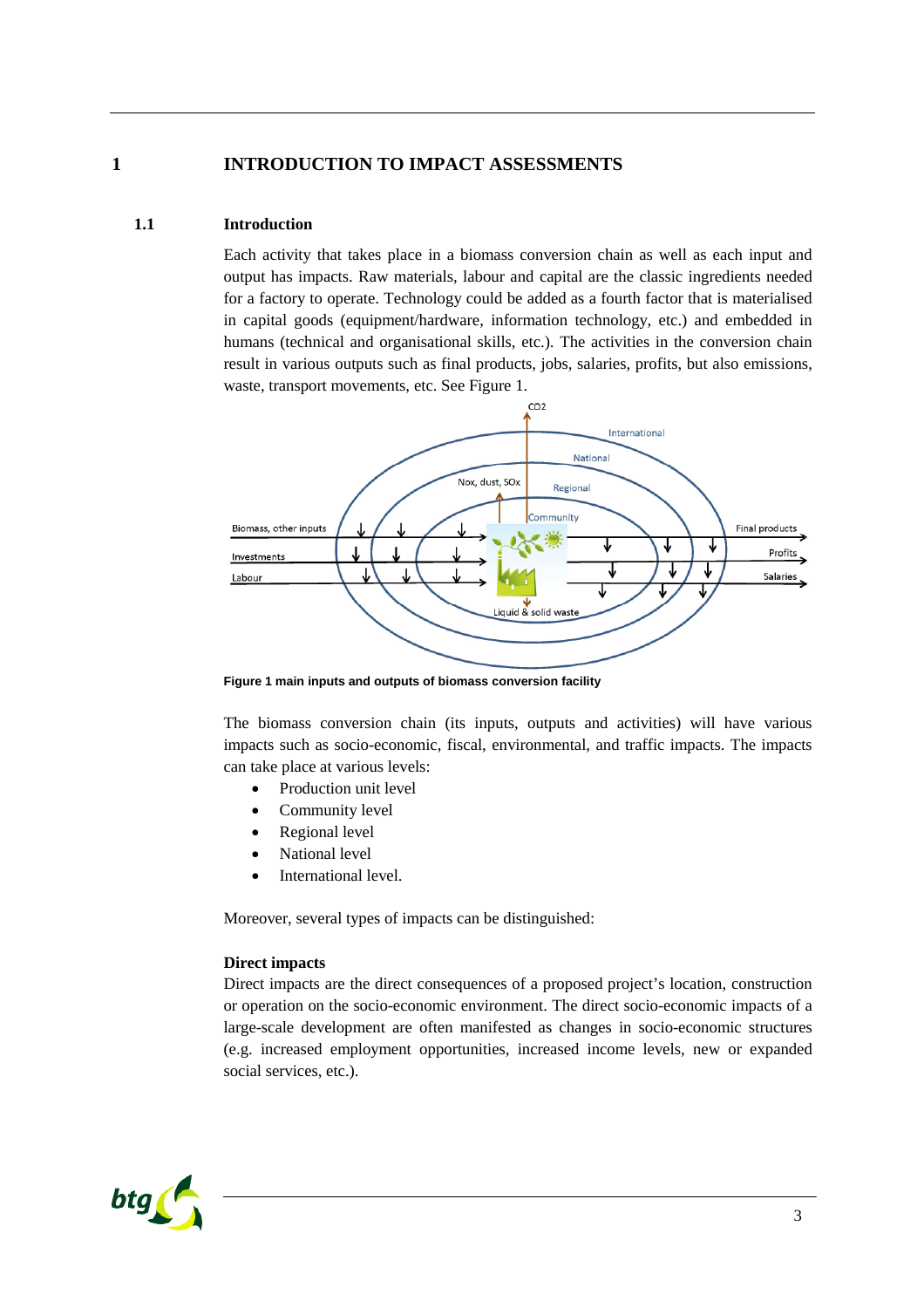#### **Indirect impacts**

Indirect impacts are the secondary consequences of direct impacts (e.g. altered consumption patterns, increased business opportunities and/or an increased need for particular services). The types of indirect impacts that the proposed development may cause, depend largely on an individual and/or community's priorities, and their ability to manage change.

#### **Cumulative impacts**

Cumulative impacts are repeated impacts on a valued component. The accumulation of insignificant impacts happening over time can cause one significant impact. An example of a cumulative impact is the effect on housing availability and the cost of living in a community that is experiencing an extended period of in-migration of people employed by several consecutive developments in one region.

## **1.2 Types of impact assessments**

<span id="page-4-0"></span>Various methods have been developed to assess and quantify the impacts of planned interventions (policies, programs, plans, projects), such as:

- Socio-economic impact assessment (SEIA)
- Environmental impact assessment (EIA)
- Strategic environmental assessment SEA)
- Social impact assessment (SIA)
- Development impact assessment / sustainable development
- Fiscal impact analysis
- Traffic impact analysis

Within the GlobalBiopact project, the socio-economic impacts of biofuel/bioproduct conversion chains are the main topic of interest. Therefore, the s*ocio-economic impact assessment (SEIA)* is expected to be the most relevant assessment method. Nevertheless, it is worthwhile to be acquainted with the other impact assessment types. In the next section the SEIA is described and related to the other impact assessment methods.

#### **1.2.1 Socio-economic impact assessment**

<span id="page-4-1"></span>The socio-economic impacts assessment (SEIA) can be defined as follows:

- *Socio-economic impact assessment (SEIA)* is the systematic analysis (used during EIA) to identify and evaluate the potential socio-economic and cultural impacts of a proposed development on the lives and circumstances of people, their families and their communities (Mackenzie 2007).
- *Socio-economic impact assessment (SEIA)* examines how a proposed development will change the lives of current and future residents of a community (Edwards 2011)

The goals of SEIA may vary from simply reducing the negative effects of these actions on people to maximizing their positive benefits and to contribute to sustainable development.

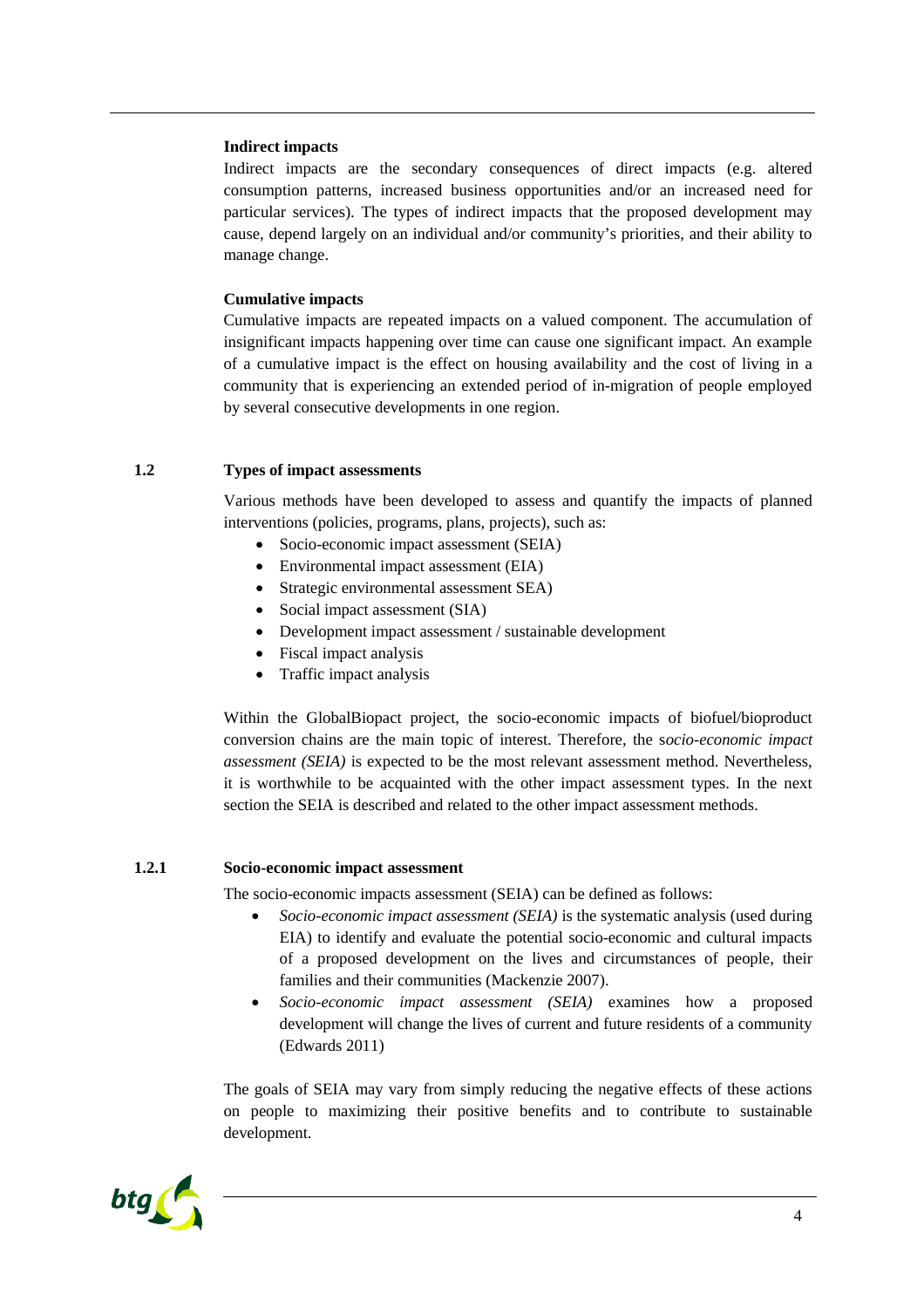The concepts used in SEIA are derived from a number of social disciplines, including economics, sociology, geography, anthropology and political science. The key issue and challenge in SEIA is understanding the nature of social or economic impacts. An impact is a change in conditions caused by a development, such as a road or a mine. Generally, socio-economic impacts are changes in the human condition. They are changes in the economic and social conditions of local communities, vulnerable groups (such as women, children or poor), businesses and employees, districts, provinces or even the nation. Generally, health and cultural impacts (e.g., language loss) are also the subject of SEIA, but are not always covered in depth, as they may need special study. Social and economic impacts may each require specific study and analysis using various techniques.

Various other assessment methods have been developed in order to determine the impacts of projects, policies, programs and plans. Below a selection of these assessment methods are defined and related to SEIA.

#### **1.2.2 Environmental impact assessment and strategic environmental assessment**

<span id="page-5-0"></span>Environmental impact assessment and strategic environmental assessment are generally defined as follows:

- *Environmental Impact Assessment (EIA)* is a systematic process to identify, predict and evaluate the environmental effects of proposed actions and projects. This process is applied prior to major decisions and commitments being made. A broad definition of environment is adopted. Whenever necessary, social, cultural and health effects are considered as an integral part of EIA (UNEP 2002).
- *Strategic Environmental Assessment (SEA)* refers to a formal process of systematic analysis of the environmental effects of development policies, plans, programmes and other proposed strategic actions. This process extends the aims and principles of EIA upstream in the decision-making process, beyond the project level and when major alternatives are still open (UNEP 2002).

Socio-economic impact assessments (SEIA) are often seen as additional to environmental impact assessments (EIA). (Mackenzie 2007) states: *"In the past EIA focused on direct and indirect biophysical impacts of proposed developments (i.e. impacts of development activities on water, air, land, flora and fauna). In recent years the impacts of industrial development on society, culture and different forms economic activity have gained equal importance in EIA.* " Especially when the social impacts are high, for instance when a big dam is planned, it is obvious that carrying out a SEIA in addition to an EIA is essential. EIA procedures and frameworks have been used as a base to develop SEIA.

#### **1.2.3 Social impact assessment**

<span id="page-5-1"></span>Social impact assessment can be defined as follows:

 *Social impact assessment (SIA)* includes the process of analysing, monitoring and managing the intended and unintended social consequences, both positive and negative of planned interventions (policies, programs, plans, projects) and any social change processes invoked by those interventions. Its primary purpose is to

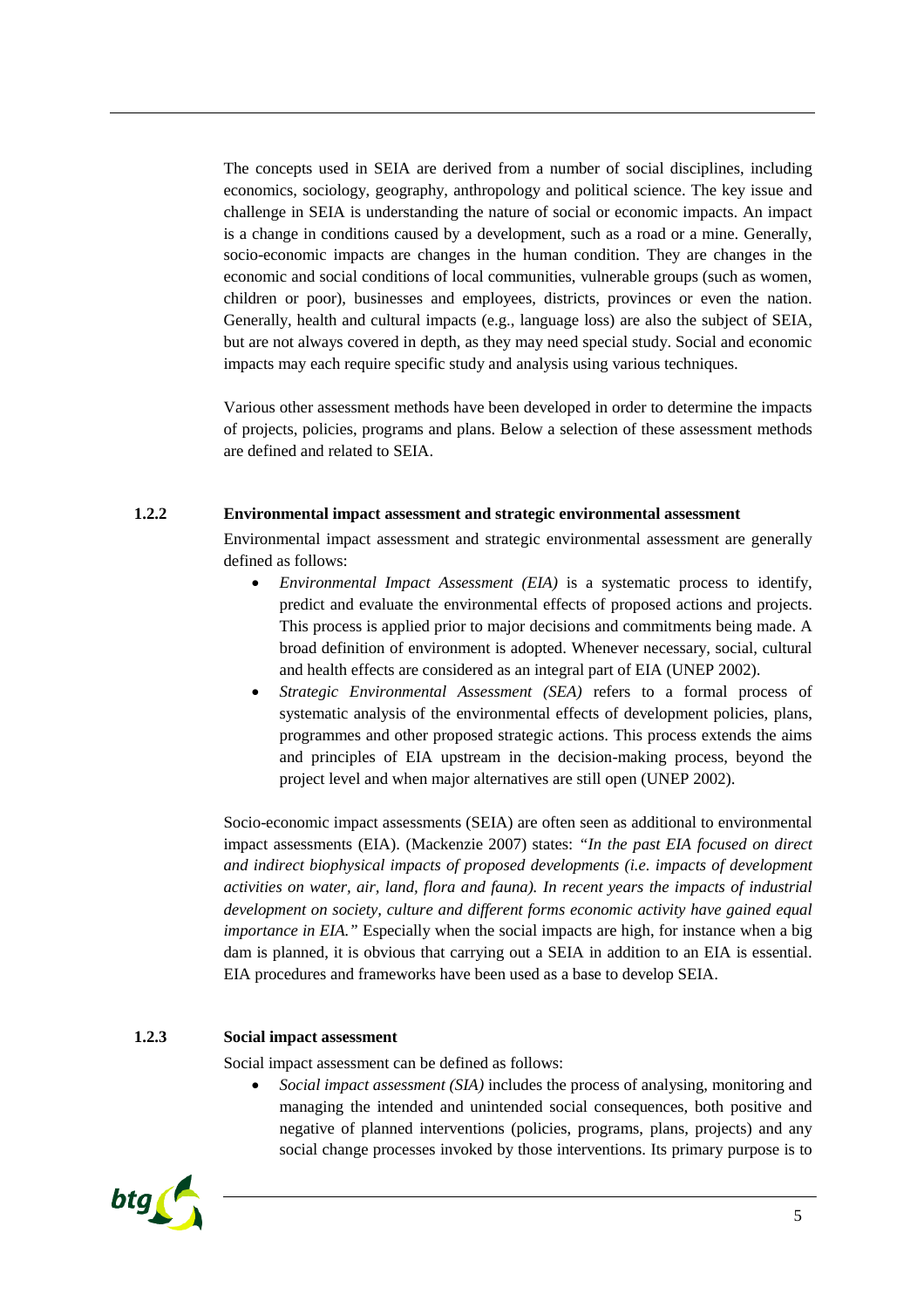bring about a more sustainable and equitable biophysical and human environment (IAIA 2003).

 *Social impact Assessment (SIA)* identifies the consequences to people of any proposed action that changes the way they live, work, relate to one another, organise themselves and function as individuals and members of society, with particular attention to the mitigation of adverse or unintended aspects. This definition includes social-psychological changes, for example to people's values, attitudes and perceptions of themselves and their community and environment (based on (UNEP 2002), topic 13).

The main types of social impact that occur as a result of these project-related changes can be grouped into five overlapping categories (UNEP 2002) (topic 13):

- lifestyle impacts on the way people behave and relate to family, friends and cohorts on a day-to-day basis;
- cultural impacts on shared customs, obligations, values, language, religious belief and other elements which make a social or ethnic group distinct;
- community impacts on infrastructure, services, voluntary organisations, activity networks and cohesion;
- amenity/quality of life impacts on sense of place, aesthetics and heritage, perception of belonging, security and liveability, and aspirations for the future;
- Health impacts on mental, physical and social well-being, although these aspects are also the subject of health impact assessment.

The definitions of Social Impact Assessment (SIA) are very comparable to those of Socio-*economic* impact analysis (SEIA). These assessment types are sometimes mixed. However, it is clear that in a proper SEIA both social and economic impacts are studied.

#### **1.2.4 Development impact assessment / sustainable development**

<span id="page-6-0"></span>The classic definition of sustainable development is *"development that meets the needs of the present without compromising the ability of future generations to meet their own needs"[1](#page-6-1)* . The United Nations 2005 World Summit Outcome Document refers to the "interdependent and mutually reinforcing pillars" of sustainable development as economic development, social development, and environmental protection.See [Figure 2.](#page-7-1) By combining environmental impact assessment and socio-economic impact assessments the sustainable development impact can be assessed.

<span id="page-6-1"></span><sup>&</sup>lt;sup>1</sup> United Nations. 1987."Report of the World Commission on Environment and Development." General Assembly Resolution 42/187, 11 December 1987. Brundtland Report

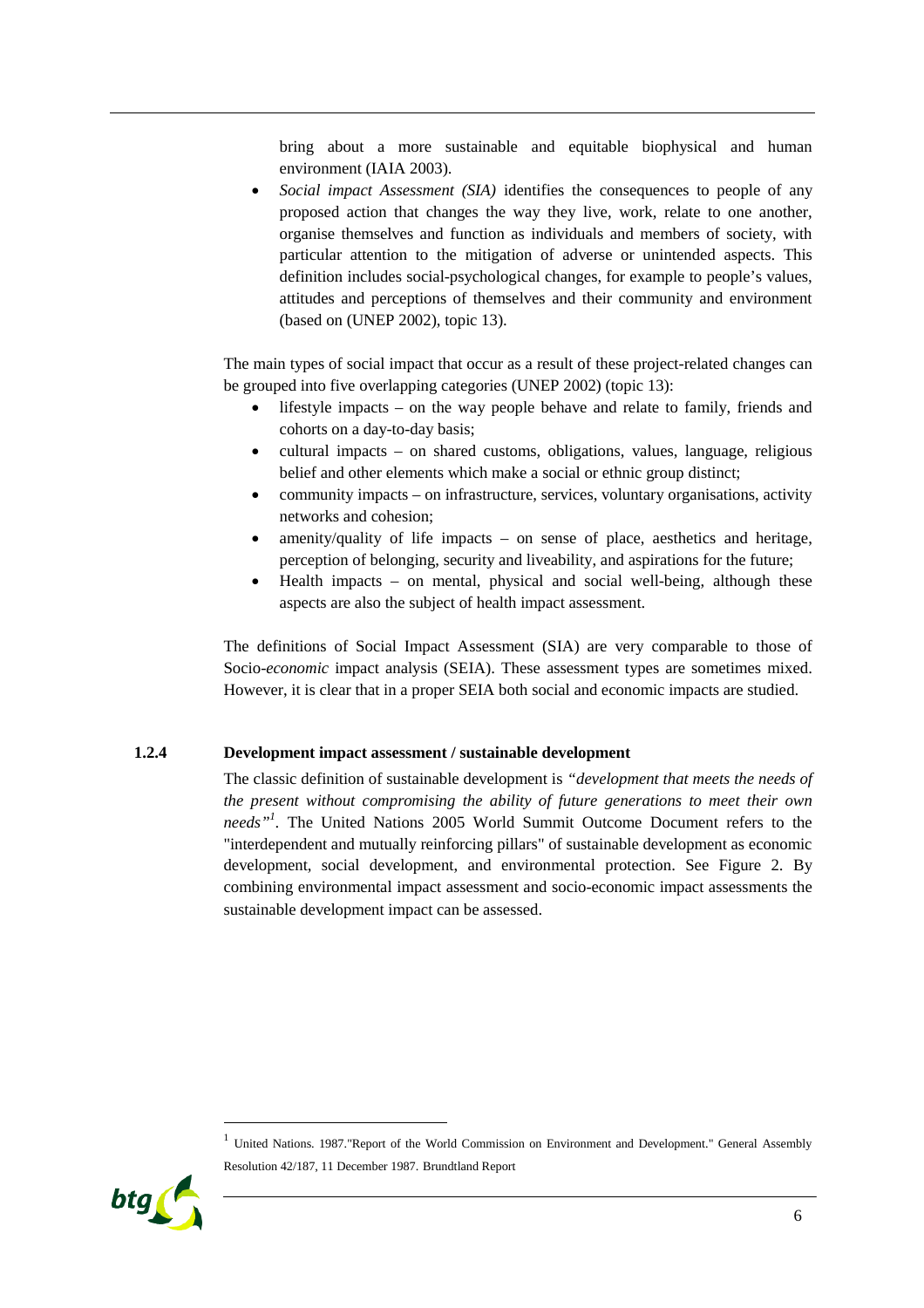

<span id="page-7-1"></span>**Figure 2 Scheme of sustainable development: at the confluence of three constituent parts. Source: (Adams 2006)**

(Sustainable) Development impact assessment is defined as follows:

- *Development impact assessment* involves a process to comprehensively evaluate the consequences of development on a community. The assessment process should be an integral part of the planning process as it provides extensive documentation of the anticipated economic, fiscal, environmental, social and transportation-related impacts of a particular development on a community (Edwards 2011).
- *Sustainable development assessment (SDA)* is an overarching methodology (with many components), which is used in evaluating investment projects (as well as programs and policies), to ensure balanced analysis of both development and sustainability concerns. The 'economic' component of SDA is based on conventional economic and financial analysis (including cost benefit analysis). The other two key components are environmental and social assessment (EA and SA). However, many other more specialized types of assessments may be included within an integrated SDA.

#### **1.2.5 Other impact assessments analyses**

<span id="page-7-0"></span>Some other impact assessment analyses were found:

- *Fiscal impact analysis* estimates the impact of a development or a land use change on the costs and revenues of governmental units serving the development. (The analysis enables local governments to estimate the difference between the costs of providing services to a new development and the revenues—taxes and user fees, for example—that will be generated by the development.) (Edwards 2011)
- A *Traffic impact analysis* is a study which assesses the effects that a particular development's traffic will have on the transportation network in the community. Traffic impact studies should accompany developments which have the potential to impact the transportation network (Edwards 2011).

Fiscal impact analysis could be part of an economic impact assessment. A traffic impact analysis could typically be included in an environmental impact assessment.

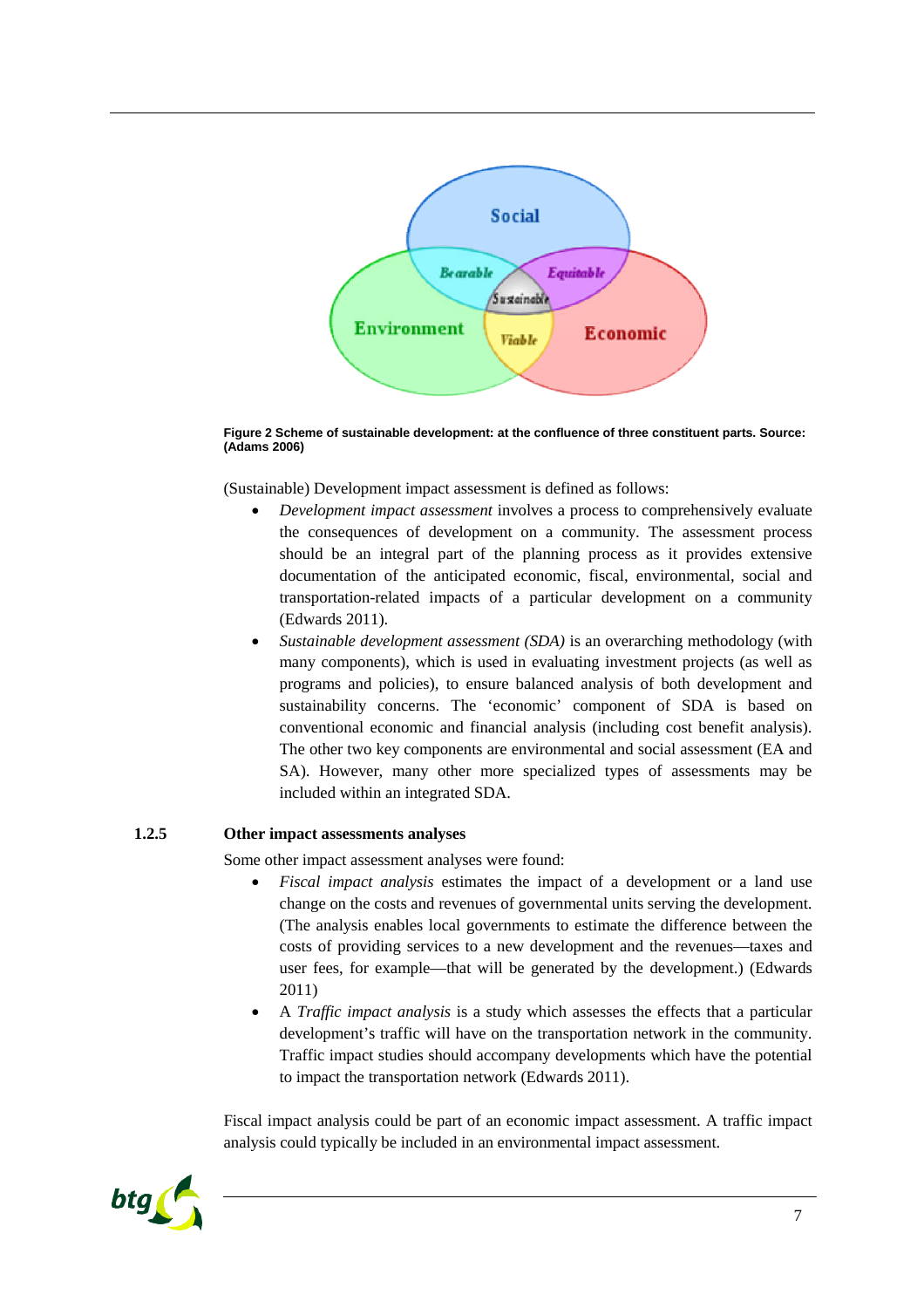# **2 SOCIO-ECONOMIC IMPACT ANALYSIS**

## **2.1 Introduction**

<span id="page-8-1"></span><span id="page-8-0"></span>In the last decade, broad guidelines for the practice of socio-economic impact assessment (SEIA) have been developed at the practitioner level. For example, principles for SEIA have been developed by the International Association for Impact Assessment (IAIA) (IAIA 2003); Mackenzie has published *socio-economic impact assessment guidelines* (MVEIRB 2007); and UNEP has published an *Environmental Impact Assessment Training Resource Manual*, that includes a chapter on social impact assessment (UNEP 2002). Based on this documentation it is possible to determine an approach for assessing the socio-economic impacts for the case studies in the Global Biopact project.

#### **2.2 Steps of the SEIA process**

<span id="page-8-2"></span>The following main steps are followed in the SEIA process (Mackenzie 2007) :

- 1. *Scoping and issues identification:* The proposed project must be well-defined. Social and economic issues must be identified as well as the geographic and temporal study boundaries.
- 2. *Determining the social and economic baseline*: There must be a good understanding of the impacted community or communities and the general socio-economic conditions in the project area.
- 3. *Predicting and analysing impacts*: The assessment must be able to project what the social and economic impacts may be, including the effect of potential interactions between factors and over the lifetime of the development.
- 4. *Determining significance*: There must be an assessment of the importance of the social and economic impacts of the project.
- 5. *Mitigation, management and monitoring*: Once impacts and their significance are understood, decisions must be made about whether the project should proceed. If so, measures must be identified to avoid or lessen negative impacts and maximize positive impacts (mitigation). Management of the mitigation needs to occur and on-going monitoring of the projects effects must be carried out to ensure thresholds are not crossed.



These steps are further worked out in the next sections. More information can also be found in (Mackenzie 2007).

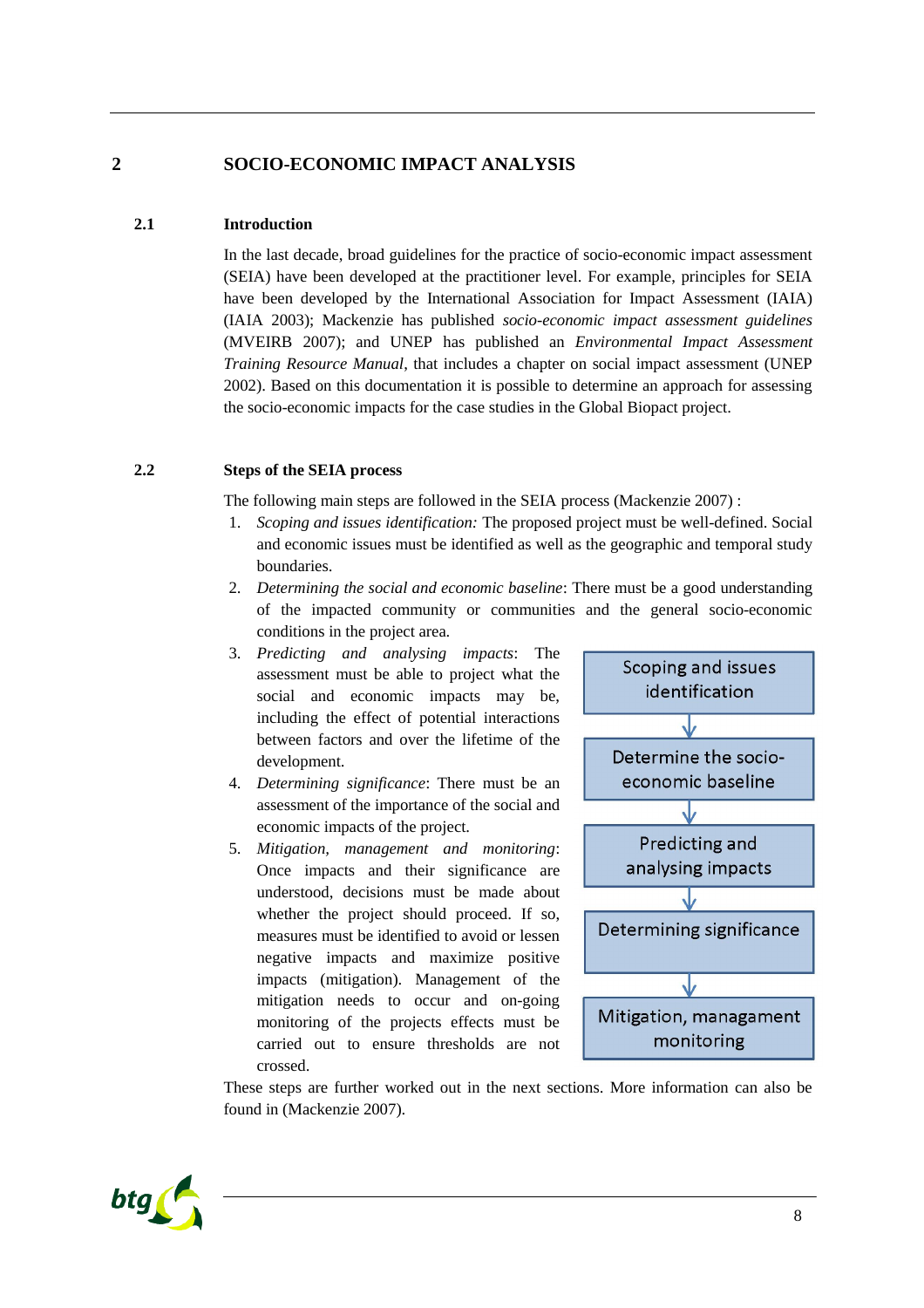## **2.3 Scoping and issues determination - appropriate level of SEIA**

<span id="page-9-0"></span>Before starting an SEIA it is important to determine its scope consisting of:

- The scope of development
- The scope of issues
- The scope of assessment

#### **Scope of development**

The scope of development includes a description of the project to be studies in the SEIA, including the needed human resources, skills, goods and services and changes to the physical infrastructure.

#### **Scope of issues**

Potentially relevant impacts need to be identified. An initial selection can be made with help of existing long lists of possible impacts. Initially or later in the process, also community members need to be involved to ensure that relevant impacts are included.

The Global Biopact Task 2.1 report (van Dam, Faaij et al. 2010) provides a list of socioeconomic impacts relevant for biomass production, classified under the following themes:

- Working conditions and rights
- Economic aspects
- Competition and availability of natural resources
- Social aspects and welfare
- Health impacts
- Food security
- Smallholder aspects
- Policy and governance aspects
- Land tenure and rights
- Participatory aspects

Each theme consists of a number of potential impacts. The theme *working conditions and rights* includes for instance:

- Freedom of association and collective bargaining
- Forced labour
- Elimination of child labour and protection of children and young persons
- Equality of opportunity and treatment
- Minimum wages
- Working time
- Health and safety
- Social security
- Unemployment benefit
- Social security for migrant workers
- Maternity protection
- Migrant workers

Most of these themes and their underlying impacts potential impacts could be relevant for biomass *conversion* projects too.

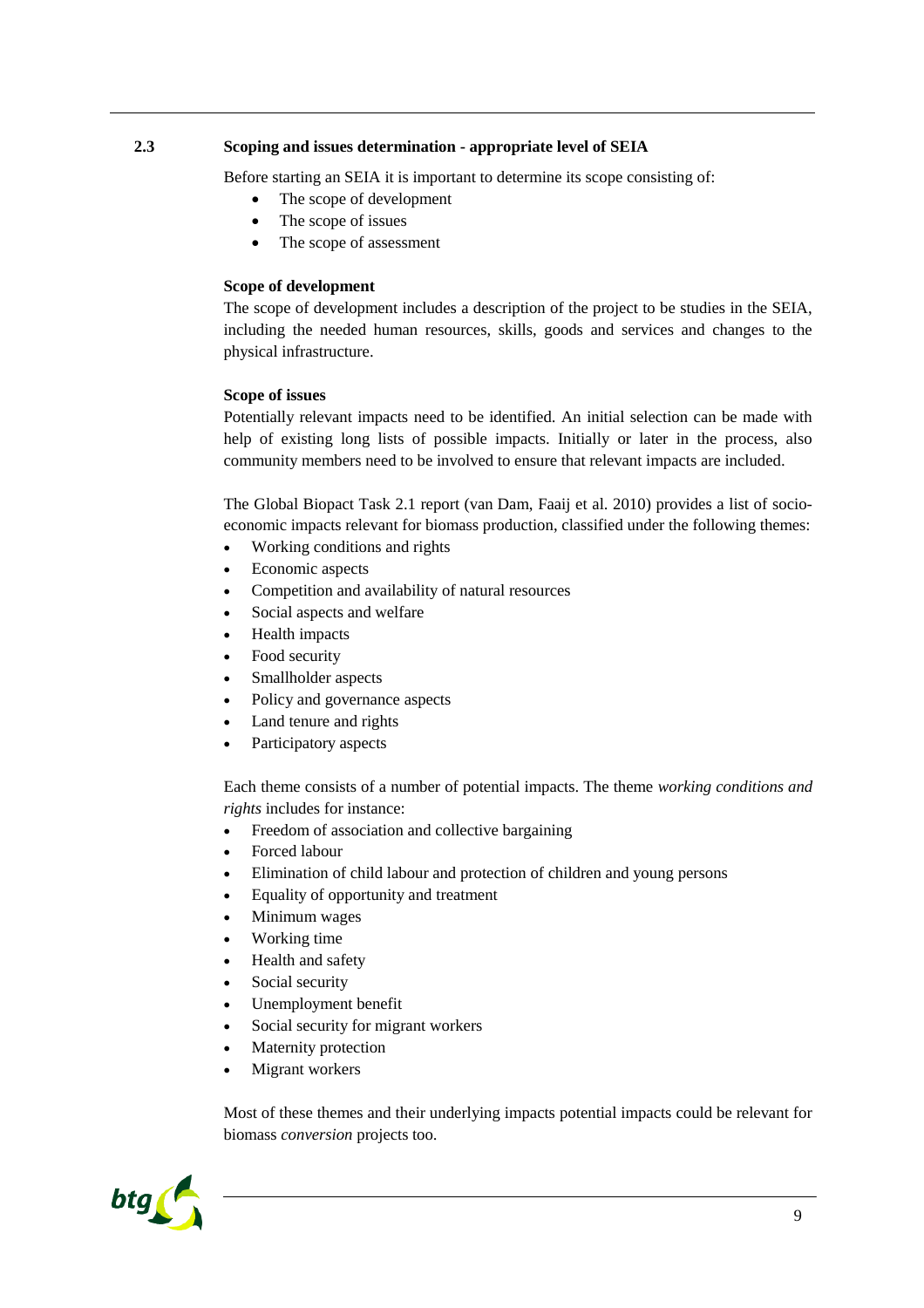If needed, other lists of potential impacts can be used to support the process of impact identification. An initial list of issues - mainly relevant on community level - is provided below (Mackenzie 2007):

- Housing (access, appropriateness, affordability)
- Family/household stability
- In-migration and out-migration
- Maintenance of cultural values such as language
- Access to land for traditional uses
- Traditional economy-harvesting success
- Income and levels of disposable income
- Cost of living and inflation
- Employment levels
- Community expectations
- Business opportunities
- Gender equity
- Inter-generational equity
- Access to education/training and their perceived value
- Human health concerns including access to services
- Pressure on infrastructure (roads, buildings)
- Public safety concerns
- Level and accessibility of social services provided
- Lifestyle choices
- Boom and bust economic cycles
- Archaeological/heritage resources

[Another extended list of potential impacts from \(UNEP 2002\) is provided in Annex A.](#page-16-0)

During the SEIA process some issues initially included might be found less relevant, and some new issues might be added to the selection.

#### **The scope of assessment**

Depending on the type of the listed potential impacts, the spatial boundaries of the SEIA can be defined. It is likely that many social impacts take place on company and community level; some impacts such as the contribution to the GDP can be assessed on a national level. Furthermore, it should be defined which stages of the project are included in the SEIA. The following stages can be distinguished: planning, construction, operation, decommissioning, and post closure stage.

#### **Level of detail of the SEIA**

SEIA can be carried out at different levels of detail. It is reasonable to link this level to the size of the project and the expected level of concern related impacts. (MVEIRB 2007) distinguishes basic, moderate and comprehensive SEIAs and developed a test to determine which level is appropriate.

#### *Basic SEIA*

In a basic SEIA the following information should be included:

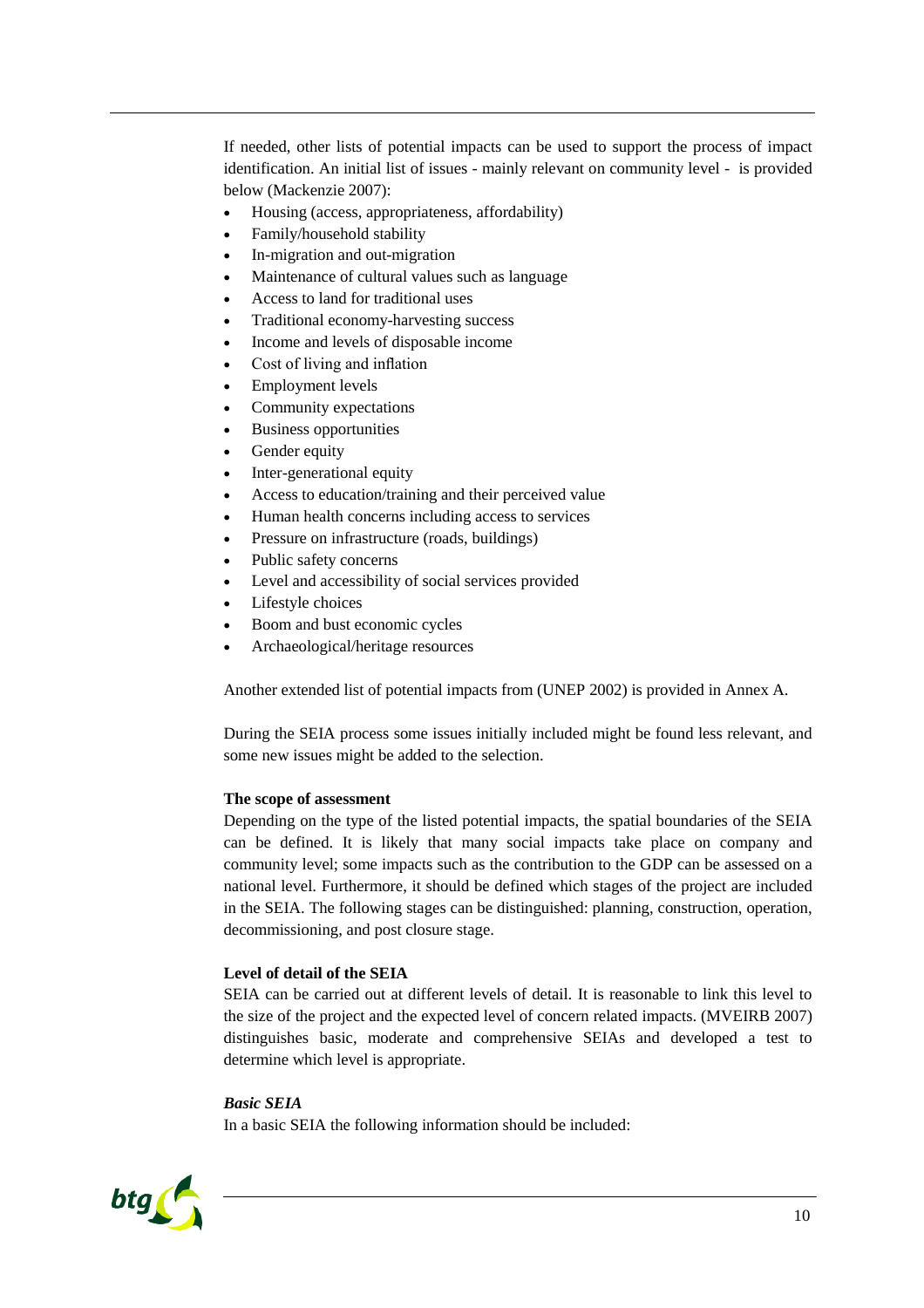- 1. A record and description of efforts to consult potentially affected communities and other parties.
- 2. A development description, including the following socio-economic data:
	- Total estimated capital costs of the proposed development, including annual operating costs
	- Approximate number of workers including the developer's employees and contractors, and number of person days/years of work for the proposed development, including subcontracting
	- Identified archaeological resources within the footprint of the proposed development
	- A list of any extra regional infrastructure required for the proposed development to proceed
- 3. Any identified potential impacts on the socio-economic environment, and suggestions for mitigating these impacts

# *Moderate SEIA*

In moderate SEIA a distinction is made between the construction, operating, maintenance and decommissioning phase of the proposed project. Additional information requirements are described in (MVEIRB 2007) (chapter 3, table 7).

# *Comprehensive SEIA*

Complex large-scale and long-term developments such as large mines, oil and gas operations, pipelines, large new highways, hydroelectric dams, etc. demand for a comprehensive SEIA. The SEIA needs to be carried out well in advance of the proposed development. See (MVEIRB 2007) (chapter 3, page 28-29)

# **2.4 Determination of baseline**

<span id="page-11-0"></span>The developer should describe the current socio-economic and cultural environment and the context of the proposed project. It can be difficult to determine whether an impact is caused by the proposed project. The socio-economic environment will continue to evolve whether the project occurs or not. The occurrence of two simultaneous projects/developments can make it hard to attribute the impacts between the projects. Even the issue whether an impact is adverse or beneficial, depends on an individuals' personal choice. For example, increased disposable income can create stronger families, brighter futures for children and greater health; or it can fuel anti-social behaviour (MVEIRB 2007).

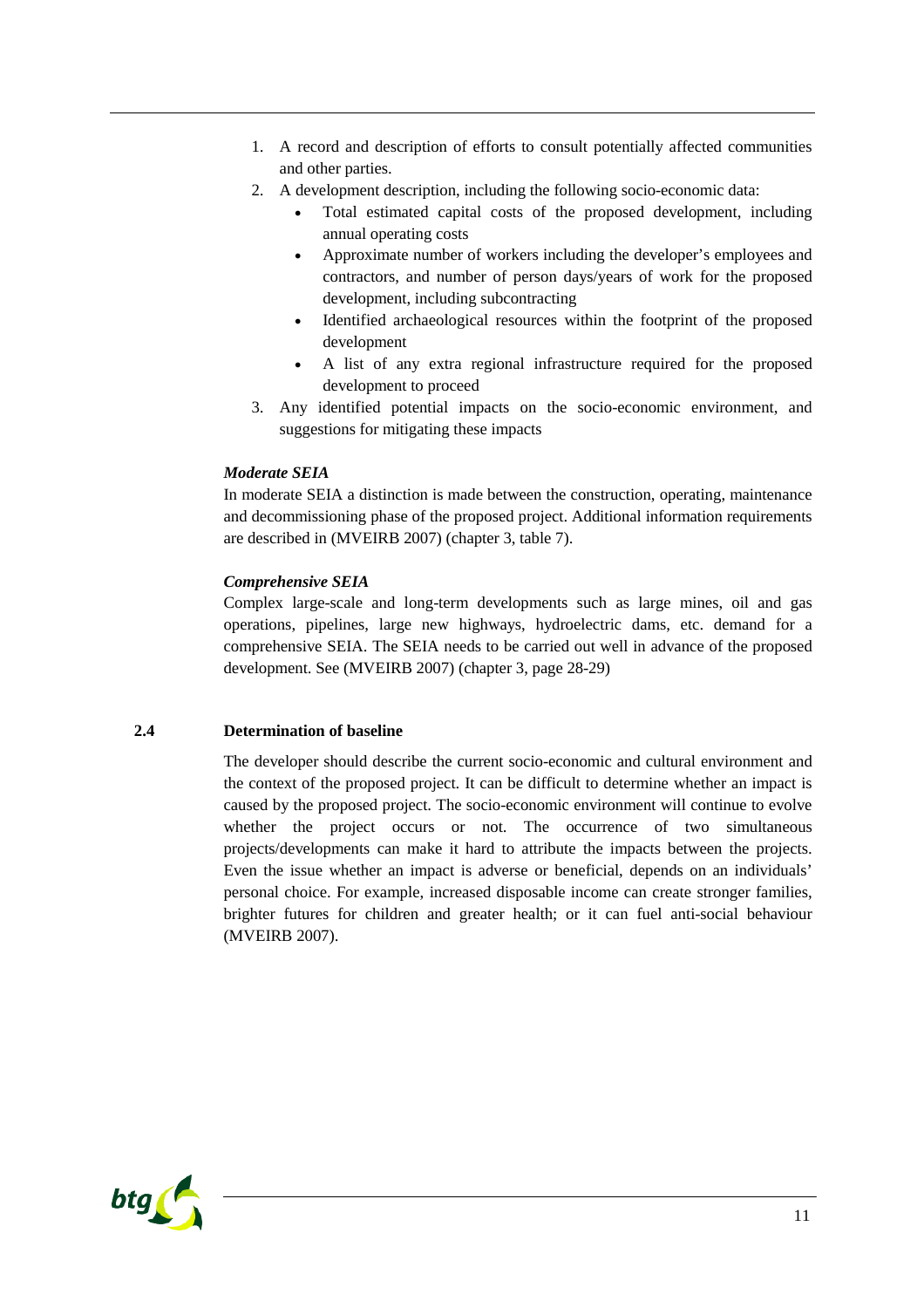

**Figure 3 Impact prediction. Source (MVEIRB 2007)**

The choice of methods and tools for characterising and predicting social and cultural impacts is essential.

## **2.5 Methods for predicting and determining economic impacts**

<span id="page-12-0"></span>Economic issues are given substantial emphasis in SEIA. Possible economic impact assessment tools include fiscal analysis, cost benefit analysis and input/output analysis.

# **2.5.1 Fiscal analysis**

<span id="page-12-1"></span>Fiscal impact analysis estimates the impact of a project or development on the costs and revenues of governmental units serving the project or development. It focuses on the inter-relationship between project viability and government costs and revenues. Government obtains revenues from a project through a variety of taxes, fees, and royalties. Government may also impose conditions on the developer that will raise the costs of government institutions managing and monitoring the environmental and socioeconomic standards of a project. If the net cost of all of these elements is too high, the project will not proceed. A balance is required. Fiscal analysis also concerns intergovernmental relationships with respect to project revenues and costs (Mackenzie 2007).

# **2.5.2 Cost-benefit analysis**

<span id="page-12-2"></span>Cost-benefit analysis is a technique used to compare the various costs associated with an (investment) project with the benefits that it proposes to return. Most feasibility studies use cost-benefit analysis to determine the feasibility of a project. Typical indicators used are Net Present Value (NPV), Internal Rate of Return (IRR), Simple Payback Period and figures showing yearly cash flows. In order to make this calculation, traditionally, the main inputs and outputs of the project need to be identified, including direct labour costs, use of intermediary products, quantities of waste etc. as far as they have a direct financial impact on the proposed project. In addition, it is possible to quantify the costs and benefits of environmental impacts, cost effectiveness of mitigation and, where possible, environmental and social costs of intangibles (for example, value of country food or costs of pollution) in monetary units (e.g. dollars, euros). In some cases, the environmental and social cost/benefit estimates provided in the SEIA are then used to perform an overall

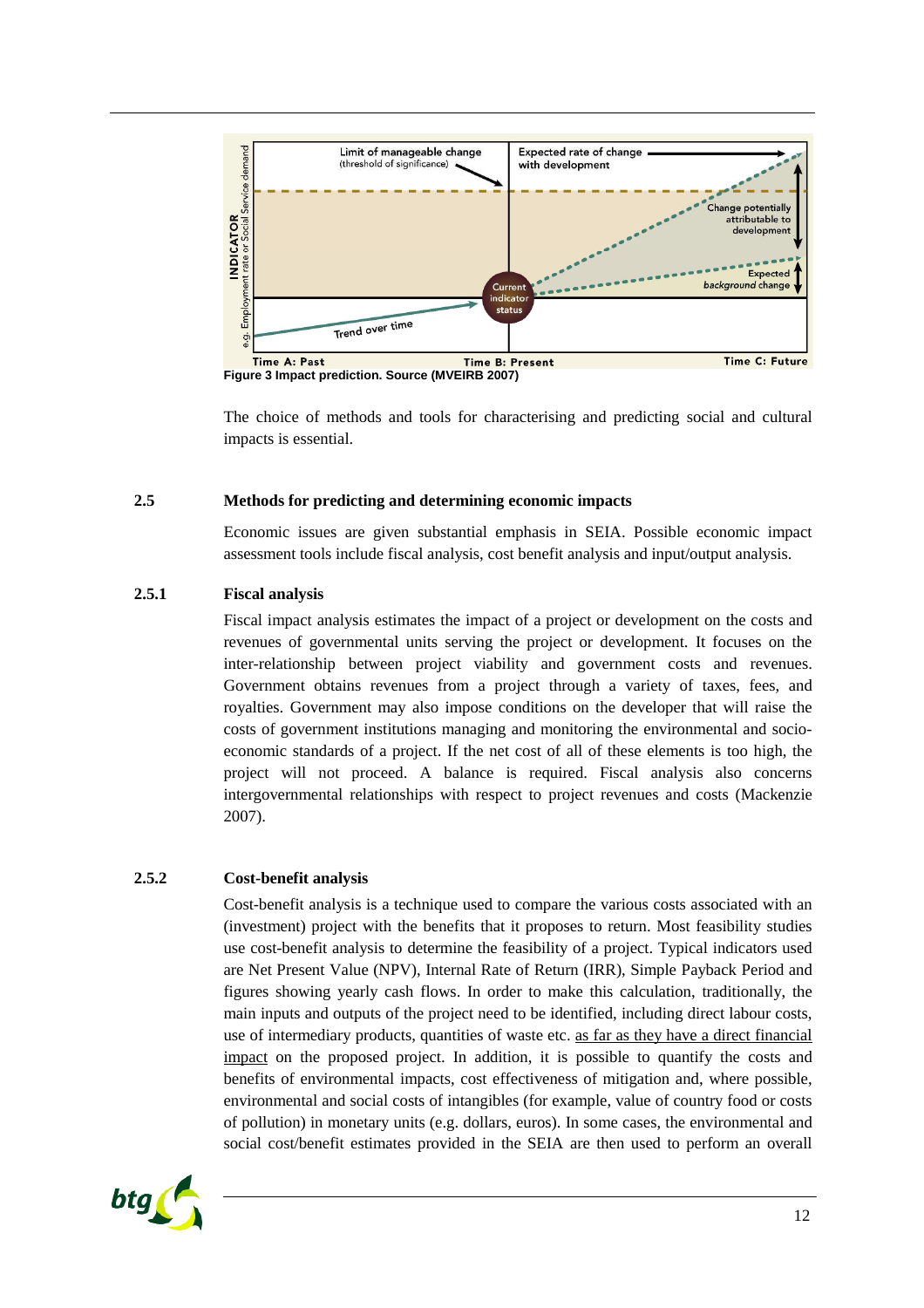economic analysis of the project. An overall economic analysis evaluates the total economic value of a project (e.g. will the project provide society, overall, with overall positive benefits or not?).

An example data format for cost-benefit analysis for biomass production is provided in Annex [B.](#page-18-0)

#### **2.5.3 Input/output analysis**

<span id="page-13-0"></span>Input-output (I/O) analysis studies the interrelationships within and between economic sectors of a country and can be used to determine the impacts of an economic activity on the whole economy. The I/O method is based on a country's I/O table, which is available from national statistical bureaus and which generally concerns the country's economy for a time period of one year. There are two options by which a new industry can be introduced to the economy. The first method is based on creating a new final demand vector, while the second method is based on including the new industry in the technology matrix. Despite the first method's popularity, the second method has the advantage that it accounts for the impacts of the introduction of a new sector in a more complete manner. That is to say, the second way not only accounts for the inputs being bought by the new sector from the existing sectors, but can also account for its outputs being consumed by the existing sectors (Wicke 2006). The construction of an input-output table requires a large amount of data on inter-industry flows and other variables. Governments are often the only organizations with adequate resources for designing these models, and collecting and analysing the required data. Other agencies wishing to use input/output models must often rely on existing models developed by government (Mackenzie 2007). For more information and examples of input/output analysis applied to a biomass conversion chain see (Wicke 2006), (van den Broek, van den Burg et al. 2000), (Wicke, Faaij et al. 2006).

#### **2.6 Methods for predicting and determining social impacts**

<span id="page-13-1"></span>Many consultative techniques are used in SEIA to identify issues, predict impacts and plan for mitigation. These include surveys, public meetings, workshops, focus groups, networks, and checklists.See [Table 1](#page-14-0) for an overview of commonly used tools.

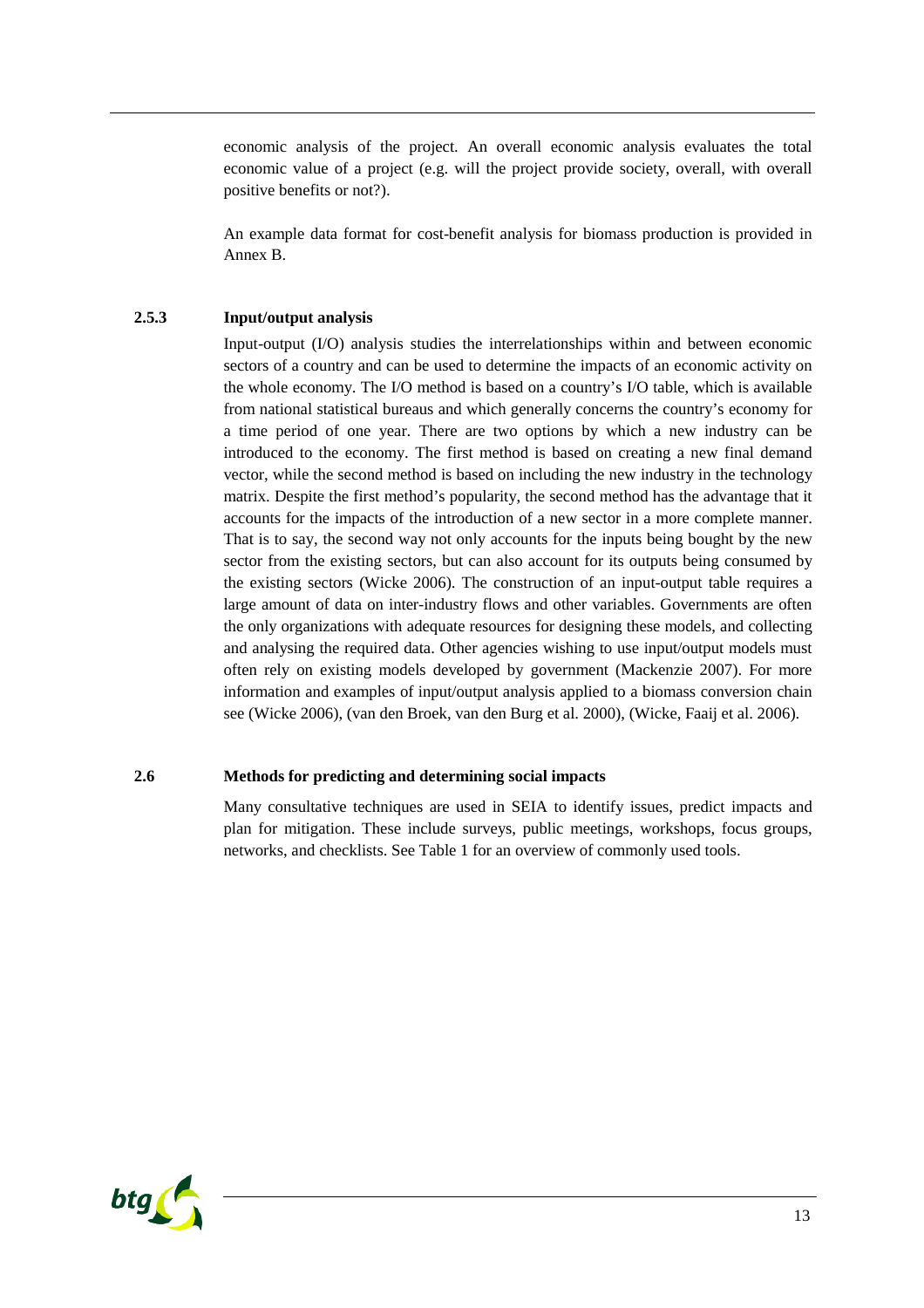| Social analysis                                       | <b>Description</b>                                                                                                                                                                                              | <b>Issues</b>                                                                                                                                                                                                                                                                                                                                                                                             |  |  |  |  |  |  |  |
|-------------------------------------------------------|-----------------------------------------------------------------------------------------------------------------------------------------------------------------------------------------------------------------|-----------------------------------------------------------------------------------------------------------------------------------------------------------------------------------------------------------------------------------------------------------------------------------------------------------------------------------------------------------------------------------------------------------|--|--|--|--|--|--|--|
| techniques                                            |                                                                                                                                                                                                                 |                                                                                                                                                                                                                                                                                                                                                                                                           |  |  |  |  |  |  |  |
| Surveys /<br>Questionnaires                           | • Continuous or one-time<br>• Targeted at impacted individuals (e.g.<br>those employed during project, workers<br>spouses, etc.)                                                                                | • If a carefully designed survey keeps turning up a<br>particular answer, causality is suggested<br>• Poor design can yield inadequate<br>• Responses                                                                                                                                                                                                                                                     |  |  |  |  |  |  |  |
| Focus Groups /<br>Workshops                           | • Held in groups of 6 or less (the smaller<br>the group, the more productive the<br>session) of individuals well informed on<br>a particular topic<br>• Collaborate to move towards consensus<br>on key issues. | • A well-conducted focus group/workshop can yield<br>a great deal of very useful information and insight.<br>• Moderate disagreement would normally suggest<br>that there should be no attribution until more<br>evidence of causality has been obtained                                                                                                                                                  |  |  |  |  |  |  |  |
| Community<br>Meetings                                 | • Held in public to identify community<br>based concerns<br>• Provides opportunity for open dialogue                                                                                                            | • Effective when identifying broad issues regarding<br>impacts (e.g. do you think what is happening is<br>good or bad?)<br>• Good indicator of public support / unhappiness<br>• A poorly organized public hearing can be<br>counterproductive, leading to polarization of views;<br>to unfounded fears about the socio-economic<br>impacts of the project; or to unfounded confidence<br>in the project. |  |  |  |  |  |  |  |
| Networks /<br><b>Technical Advisory</b><br>Committees | • Experts on particular issues relevant to<br>the assessment process who lend<br>advice on an ongoing basis (community<br>leaders/ policy analysts)                                                             | • Difficult to establish. Development can take time<br>and energy                                                                                                                                                                                                                                                                                                                                         |  |  |  |  |  |  |  |
| <b>Checklists</b>                                     | • Matrices are useful in ensuring relevant<br>impacts are identified. Design requires<br>giving consideration to key component<br>impacts of a project.                                                         | • Useful in making inter-community comparisons -<br>identifying how various communities may see<br>things differently.                                                                                                                                                                                                                                                                                    |  |  |  |  |  |  |  |
| Ethnographic /<br>Ethnohistoric<br><b>Studies</b>     | • Focused study of the impacts of<br>development<br>indigenous<br><b>on</b><br>communities on social organization<br>• Carried out by trained community or<br>academic researchers at the community<br>level    | • Difficult to carry out in the timeframe of an SEIA.<br>Alternative is the Rapid Ethnographic Assessment<br>Procedures (REAP) of cultural mapping, in-depth<br>interviewing, focus groups supplemented with<br>limited survey research.                                                                                                                                                                  |  |  |  |  |  |  |  |

<span id="page-14-0"></span>**Table 1 Tools for determination of social impacts (Mackenzie 2007)**

These techniques are effective for identifying present vulnerability and identifying development futures, and involve stakeholders in the identification of issues and concerns. Once issues and concerns are identified, the social analyst normally consults case studies of similar projects to compare impacts. If time permits, focused ethnographic research may be carried out. Otherwise rapid cultural appraisal techniques can be used.

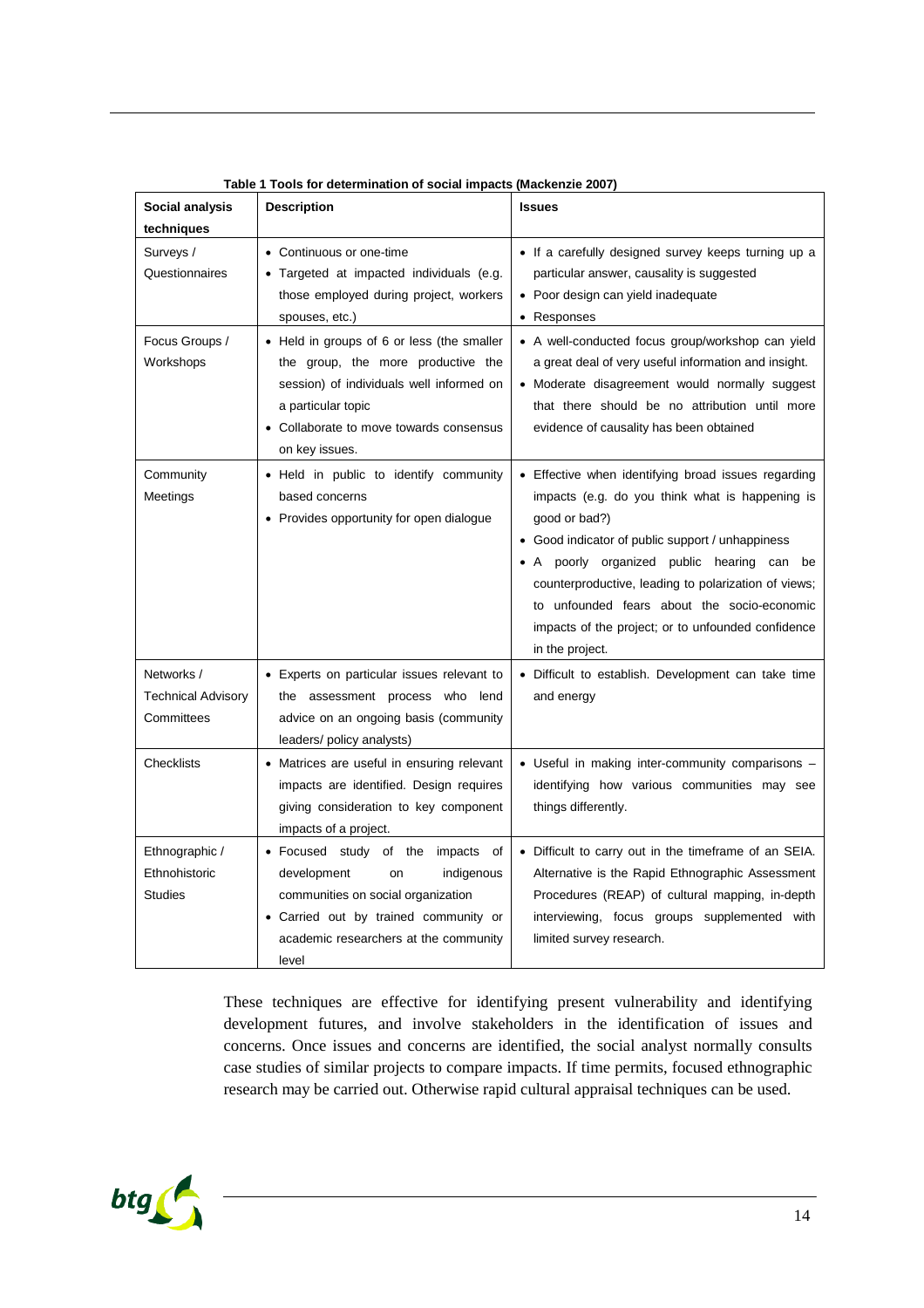In the Global BioPact project 'rapid appraisal' techniques can be applied. An example of the design of a rapid appraisal method is given below. The case study partners will determine their approach based on the particular situation of the case.

#### **Rapid appraisal**

Rapid appraisal firstly involves collecting data from existing written sources. Secondly, 'key informants' are recruited to help obtain the views of local people. Key informants are local people who have a good knowledge of the local area. Their opinions are sought and they are asked to identify further informants, and if willing can join the research team to assist in interviewing other local people. The final stage of the process is a validation workshop, which provides an opportunity to feedback on findings and identifies any remaining gaps.

## **2.7 Determining significance and mitigation**

<span id="page-15-0"></span>After analysis of impacts it is important to evaluate whether the (negative) impacts are acceptable. If negative impacts are below an acceptable threshold, proper mitigation measures must be taken or ultimately the project should be terminated. The acceptable threshold can be determined using traditional and local knowledge, community based knowledge, standards, guidelines, policy statements, and biomass sustainability certification systems. In many cases mitigation measures can be identified and discussed with impacted communities, governments and other stakeholders. From the positive view, measures can be taken to benefit optimally from the positive impacts of the project. Management of the mitigation needs to occur and on-going monitoring of the projects effects must be carried out to ensure thresholds are not crossed.

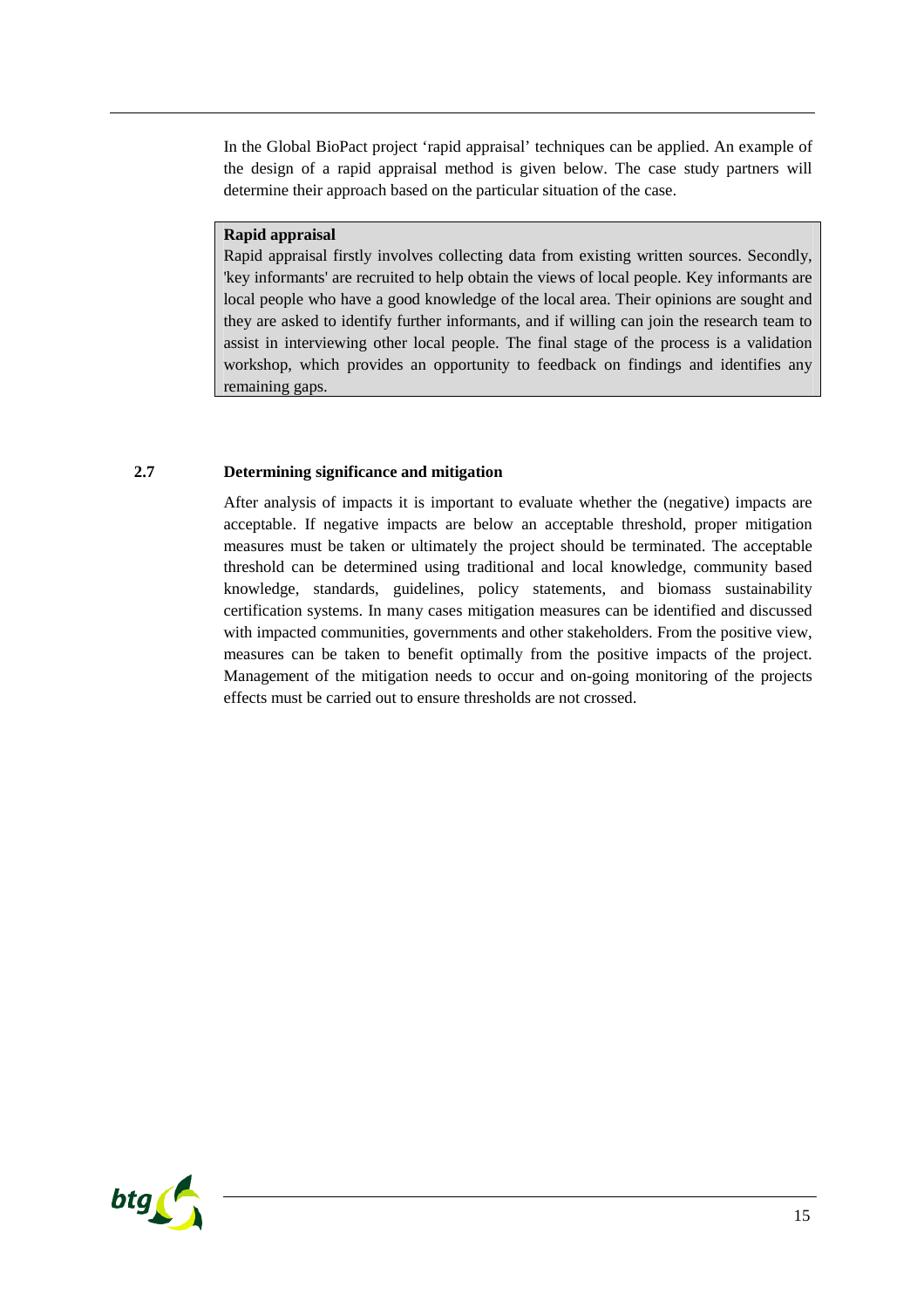# <span id="page-16-0"></span>**A. LIST OF SOCIAL IMPACTS**

(UNEP 2002) provides a long list of possible social impacts on individual and household level and on community and institutional level.

## **Individual and household level**

- 1. death, death of family member
- 2. arrest, imprisonment, detention, torture, intimidation or other abuse of human rights inflicted on individual
- 3. reduced availability of food and adequate nutrition
- 4. reduced control over fertility (availability of contraception, and empowerment)
- 5. reduced level of health and fertility (ability to conceive)
- 6. reduced mental health increased stress, anxiety, alienation, apathy, depression
- 7. uncertainty about impacts, development possibilities, and social change
- 8. actual personal safety, hazard exposure
- 9. experience of stigmitisation and deviance labelling
- 10. reduction in perceived quality of life
- 11. reduction in standard of living, level of affluence
- 12. worsening of economic situation, level of income property values
- 13. decreased autonomy, independence, security of livelihood
- 14. change in status or type of employment, or becoming unemployed
- 15. decrease in occupational opportunities potential diversity flexibility in employment
- 16. moral outrage, blasphemy, religious affront, violation of sacred sites
- 17. upset (objection/opposition to the project), NIMBY (not in my back yard)
- 18. dissatisfaction due to failure of a project to achieve heightened expectations
- 19. annoyance (dust, noise, strangers, more people)
- 20. disruption to daily living, way of life (having to do things differently)
- 21. reduction in environmental amenity value
- 22. perception of community, community cohesion, integration
- 23. community identification and connection to place (do I belong here?)
- 24. changed attitude towards local community, level of satisfaction with the neighbourhood
- 25. disruption to social networks
- 26. alteration in family structure and stability (divorce)
- 27. family violence
- 28. gender relations within the household
- 29. changed cultural values
- 30. changed perceptions about personal health and safety, risk, fear of crime
- 31. changed leisure opportunities
- 32. quality of housing
- 33. homeliness
- 34. density and crowding
- 35. aesthetic quality, outlook, visual impacts
- 36. workload, amount of work needed to be undertaken to survive/live reasonably

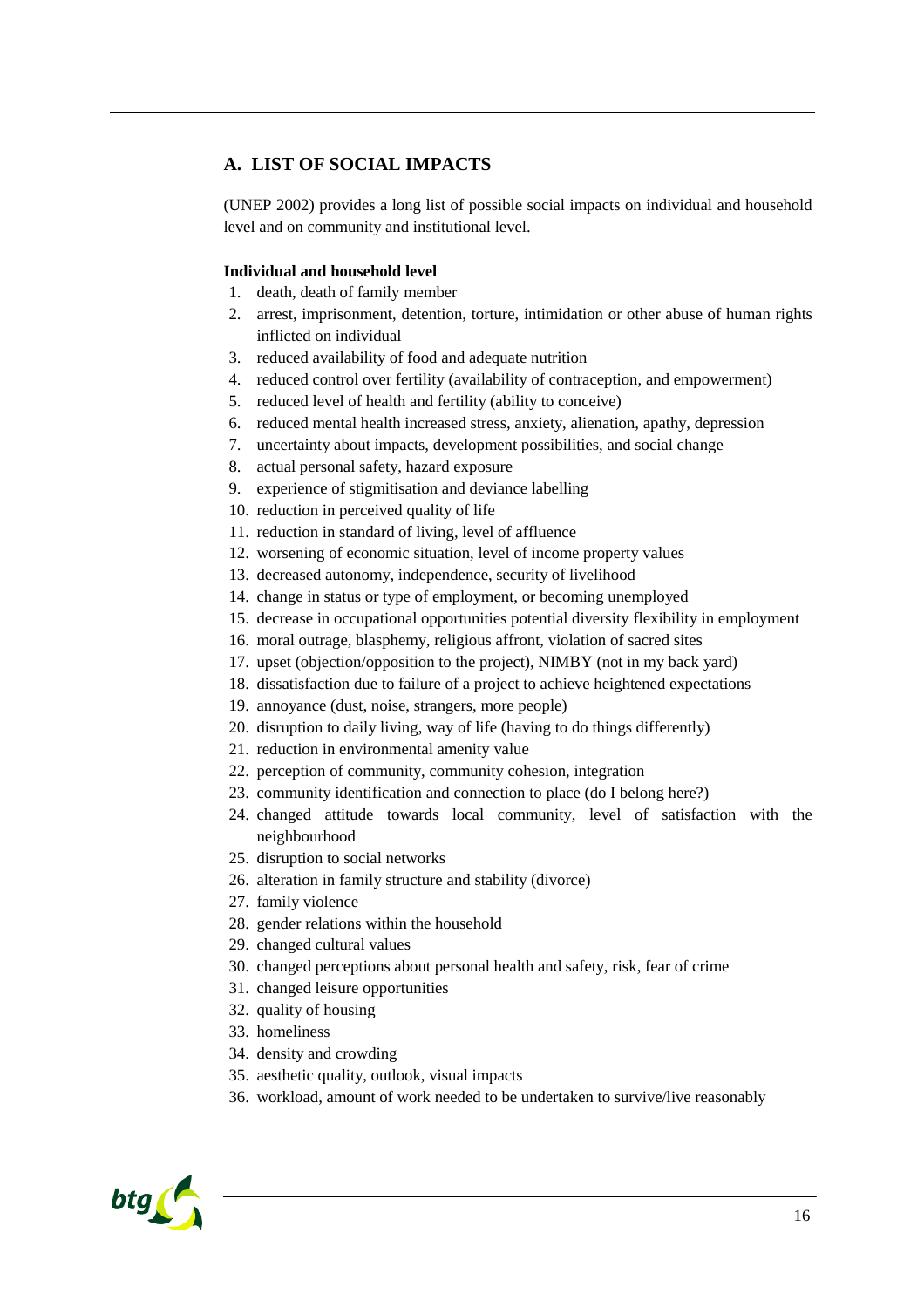#### **Community and institutional level**

- 1. death of people in the community
- 2. violation of human rights, freedom of speech
- 3. adequacy of physical infrastructure (water supply, sewerage, services and utilities)
- 4. adequacy of community social infrastructure, health, welfare, education, libraries, etc.
- 5. adequacy of housing in the community
- 6. workload of institutions, local government, regulatory bodies
- 7. cultural integrity (continuation of local culture, tradition, rites)
- 8. rights over, and access to, resources
- 9. influences on heritage and other sites of archaeological, cultural or historical significance
- 10. loss of local language or dialect
- 11. debasement of culture
- 12. equity (economic, social, cultural)
- 13. changed equity /social justice issues in relation to minority or indigenous groups
- 14. gender relations in the community
- 15. economic prosperity
- 16. dependency/autonomy/diversity/viability of the community
- 17. unemployment level in the community
- 18. opportunity costs (loss of other options)
- 19. actual crime
- 20. actual violence
- 21. social tensions, conflict or serious divisions within the community
- 22. corruption, credibility and integrity of government
- 23. level of community participation in decision making
- 24. social values about heritage and biodiversity.

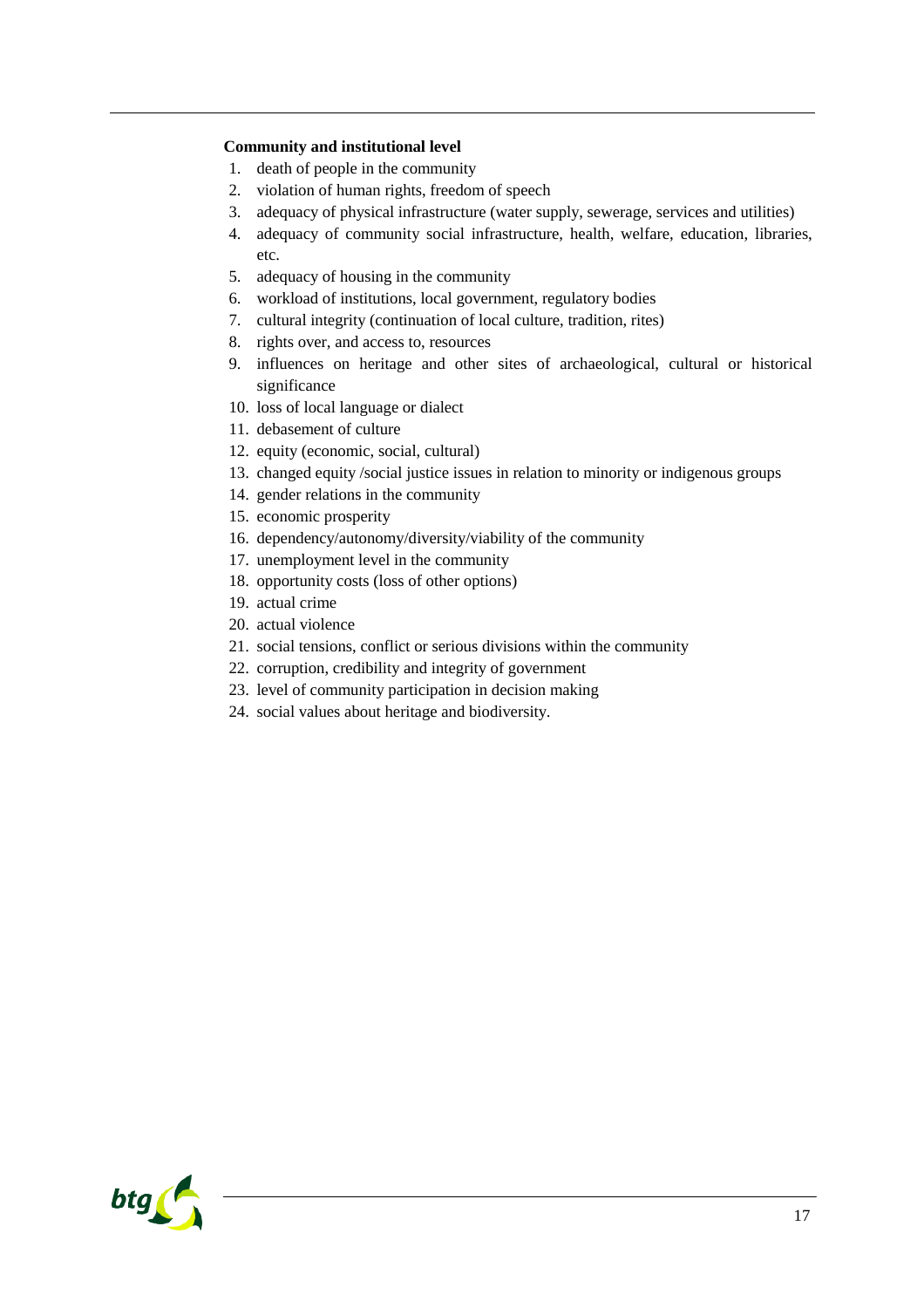# **B. EXAMPLE DATA FORMAT FOR CBA (COST BENEFIT ANALYSIS)**

[Table 2](#page-18-1)and [Table 3](#page-19-0) show the factors that should be taken into account when making a CBA.

<span id="page-18-1"></span>

| Table 2: crop specific data |                                                                                               |                              |                      |                   |            |               |                                            |            |                                        |                                    |         |                                             |           |               |                   |          |            |                 |         |             |                             |                         |                             |                                |
|-----------------------------|-----------------------------------------------------------------------------------------------|------------------------------|----------------------|-------------------|------------|---------------|--------------------------------------------|------------|----------------------------------------|------------------------------------|---------|---------------------------------------------|-----------|---------------|-------------------|----------|------------|-----------------|---------|-------------|-----------------------------|-------------------------|-----------------------------|--------------------------------|
|                             |                                                                                               | Expenses per hectare (\$/ha) |                      |                   |            |               |                                            |            |                                        |                                    |         | Labour requirements (hours/ha) <sup>1</sup> |           |               |                   |          |            |                 |         |             |                             |                         |                             |                                |
|                             | (ha)<br>$\underline{\mathbf{w}}$<br>$\overleftarrow{\mathrm{o}}$<br>$\mathfrak{m}^3$<br>Yield | clearing<br>Field            | preparation<br>Field | Planting material | Irrigation | transplanting | $\mathbf{\dot{e}}$<br>cultivation<br>Tools | fertiliser | well)<br>SΡ<br>Pesticides<br>(quantity | for<br>АНЧ<br>Harvesting,<br>Tools | storage | packing                                     | transport | Land clearing | Field preparation | Planting | Irrigation | control<br>Weed | Pruning | Fertilising | ase<br>disea<br>and<br>Pest | Harvesting <sup>2</sup> | harvest<br>post<br>.2<br>₹Ч | Packing/transport <sup>2</sup> |
| Year 0                      |                                                                                               |                              |                      |                   |            |               |                                            |            |                                        |                                    |         |                                             |           |               |                   |          |            |                 |         |             |                             |                         |                             |                                |
| Year 1                      |                                                                                               |                              |                      |                   |            |               |                                            |            |                                        |                                    |         |                                             |           |               |                   |          |            |                 |         |             |                             |                         |                             |                                |
| Year 2                      |                                                                                               |                              |                      |                   |            |               |                                            |            |                                        |                                    |         |                                             |           |               |                   |          |            |                 |         |             |                             |                         |                             |                                |
| Year 3                      |                                                                                               |                              |                      |                   |            |               |                                            |            |                                        |                                    |         |                                             |           |               |                   |          |            |                 |         |             |                             |                         |                             |                                |
| Year 4                      |                                                                                               |                              |                      |                   |            |               |                                            |            |                                        |                                    |         |                                             |           |               |                   |          |            |                 |         |             |                             |                         |                             |                                |
| Year 5                      |                                                                                               |                              |                      |                   |            |               |                                            |            |                                        |                                    |         |                                             |           |               |                   |          |            |                 |         |             |                             |                         |                             |                                |
| until<br>Etc.               |                                                                                               |                              |                      |                   |            |               |                                            |            |                                        |                                    |         |                                             |           |               |                   |          |            |                 |         |             |                             |                         |                             |                                |
| Year 24                     |                                                                                               |                              |                      |                   |            |               |                                            |            |                                        |                                    |         |                                             |           |               |                   |          |            |                 |         |             |                             |                         |                             |                                |
| <b>Total</b>                |                                                                                               |                              |                      |                   |            |               |                                            |            |                                        |                                    |         |                                             |           |               |                   |          |            |                 |         |             |                             |                         |                             |                                |

<span id="page-18-2"></span><span id="page-18-0"></span> $^1$  Indicate the type of labour: unskilled, semi-skilled or high skilled

<sup>2</sup> Relates to yield

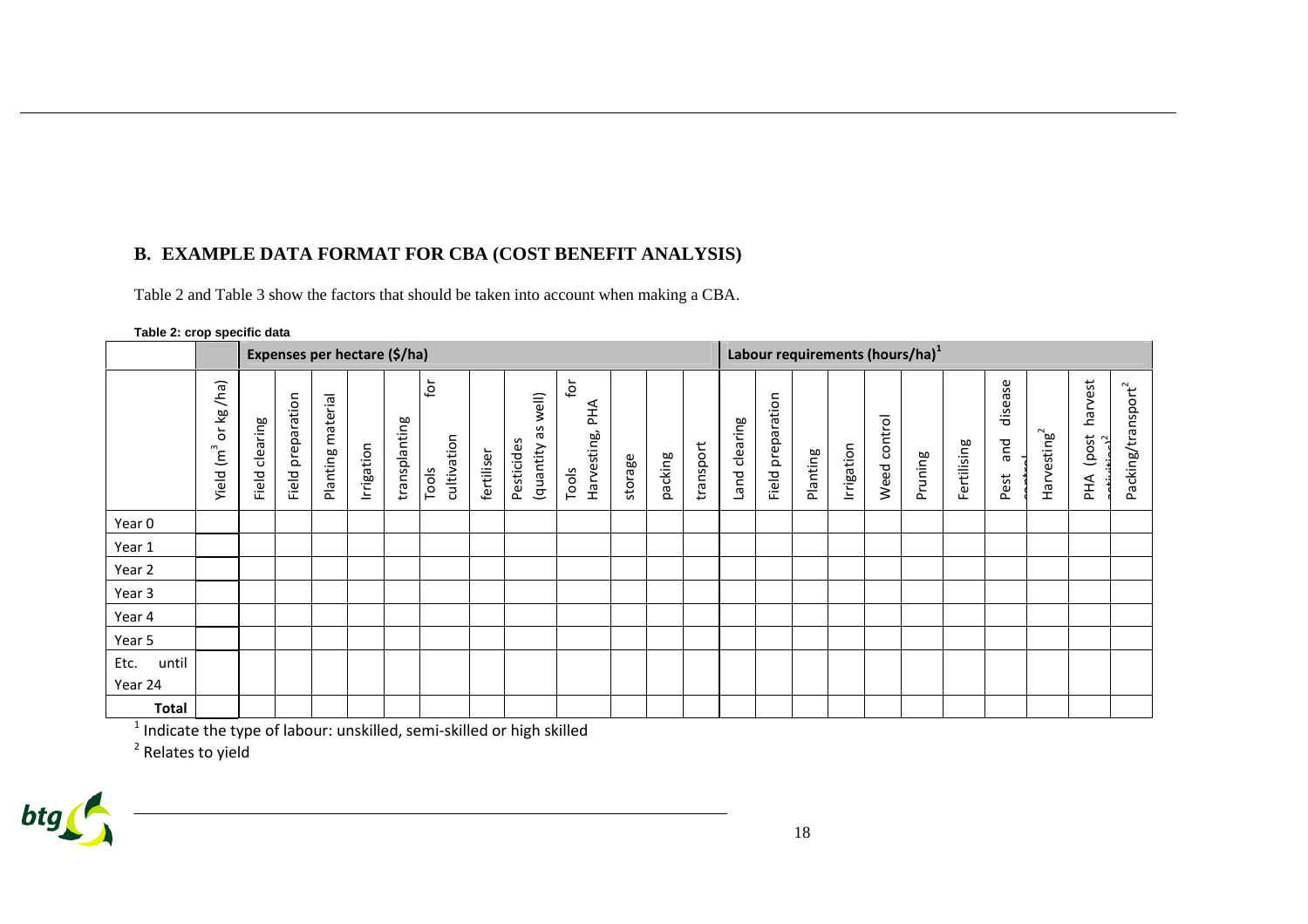<span id="page-19-0"></span>It is also important to indicate how often tasks like weeding are performed (per year or per lifetime of the crop). Other crop-specific factors that influence the profitability:

- Market price, (farm gate price, wholesale dealer price, consumer price)
- **Transport distance and costs to processing unit, conversion costs**

<span id="page-19-1"></span>**Table 3: Country specific data**

|                          | Unit     |  |  |  |  |
|--------------------------|----------|--|--|--|--|
| Labour expenses          |          |  |  |  |  |
| Average wage rate        | \$/day   |  |  |  |  |
| Unskilled labour         | \$/hour  |  |  |  |  |
| Semi-skilled labour      | \$/hour  |  |  |  |  |
| Skilled labour           | \$/hour  |  |  |  |  |
| Agricultural sector      | \$/hour  |  |  |  |  |
| Manufacturing sector     | \$/hour  |  |  |  |  |
| <b>Land costs</b>        |          |  |  |  |  |
| Land rent                | \$/ha    |  |  |  |  |
| Land rent commercial     | \$/ha    |  |  |  |  |
| Opportunity cost of land | \$/ha    |  |  |  |  |
| <b>Utility costs</b>     |          |  |  |  |  |
| Diesel, Petrol, kerosene | \$/I     |  |  |  |  |
| Taxes (excise duty, road | % and \$ |  |  |  |  |
| toll)                    |          |  |  |  |  |
| Electricity              | \$/GJ    |  |  |  |  |
| <b>Financial costs</b>   |          |  |  |  |  |
| Exchange rate            | \$       |  |  |  |  |
| Inflation                | %        |  |  |  |  |
| Discount rate            | %        |  |  |  |  |

The costs listedin [Table 2](#page-18-2)and [Table 3](#page-19-1) can also contribute to an Input Output Analysis. For an I/O analysis additional data is required such as: total imports, direct- , indirect- and induced labour and so on, see e.g. (Wicke, Smeets et al. 2009).